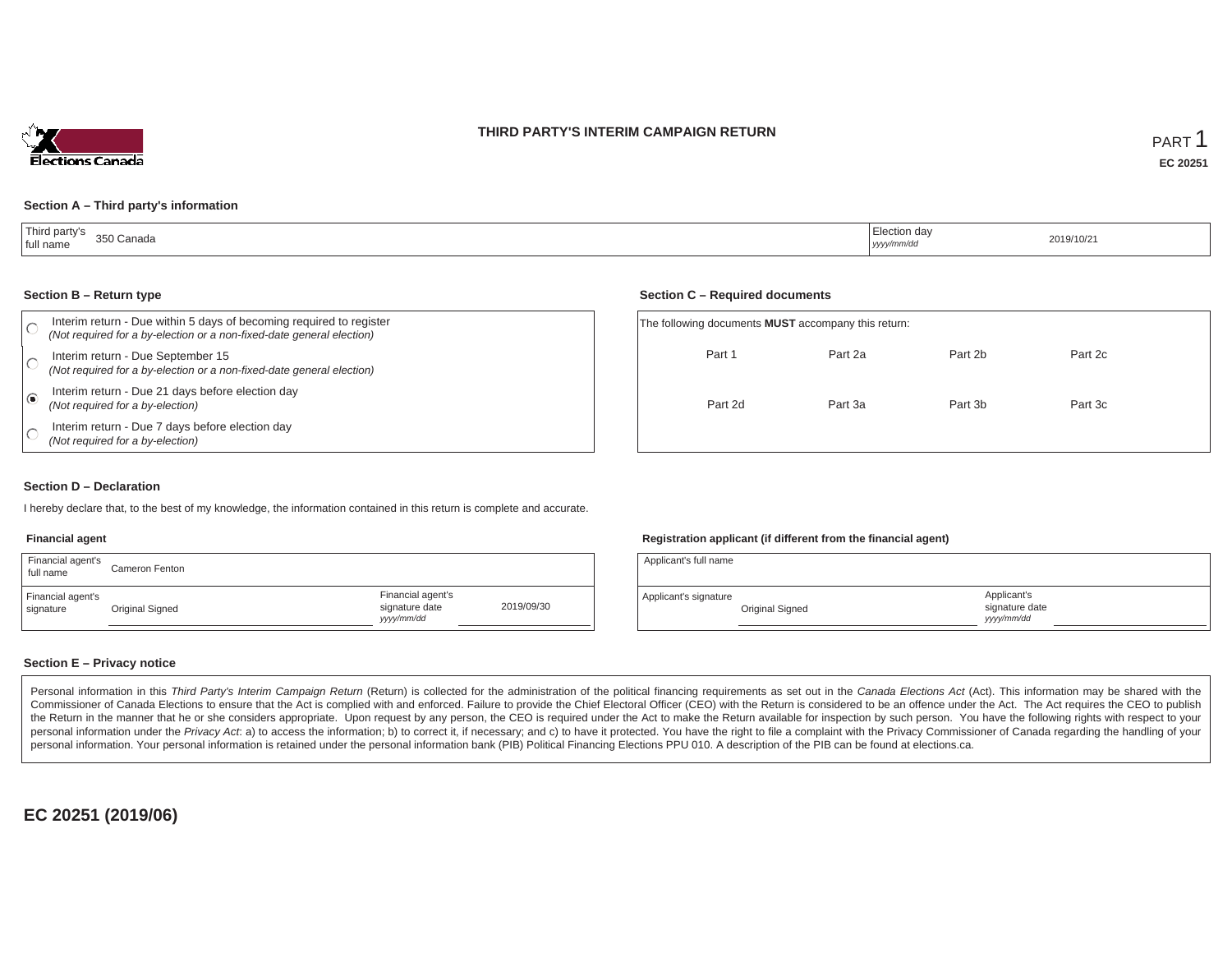

## **THIRD PARTY'S INTERIM CAMPAIGN RETURN THIRD PARTY'S INTERIM CAMPAIGN RETURN<br>Statement of monetary contributions received PART 2a**

| No.            | Full name                | <b>Street</b><br>no. | <b>Street</b> | Apt. | City                                                                              | Prov./<br>Terr. | Postal<br>code | Date<br>received<br>yyyy/mm/dd                         | Individual | Business /<br>Commercial<br>organization | Government | <b>Trade union</b> | Corporation<br>without share<br>capital | Unincorporated<br>organization or<br>association |
|----------------|--------------------------|----------------------|---------------|------|-----------------------------------------------------------------------------------|-----------------|----------------|--------------------------------------------------------|------------|------------------------------------------|------------|--------------------|-----------------------------------------|--------------------------------------------------|
|                |                          |                      |               |      |                                                                                   |                 |                |                                                        | \$         | s.                                       | \$         | S.                 | \$                                      | \$                                               |
|                | Leanne Averbach          |                      |               |      | Vancouver                                                                         | <b>BC</b>       | <b>V6B 2X6</b> | 2019/09/16                                             | 2,000.00   |                                          |            |                    |                                         |                                                  |
| $\overline{2}$ | Marc Khouzam             |                      |               |      | St-Laurent                                                                        | QC              | <b>H4L 2E8</b> | 2019/09/16                                             | 1,000.00   |                                          |            |                    |                                         |                                                  |
|                | 3 Sophia Lang            |                      |               |      | Calgary                                                                           | AB              | <b>T2N 0G6</b> | 2019/09/17                                             | 1,000.00   |                                          |            |                    |                                         |                                                  |
| $\overline{4}$ | Robert Barrs             |                      |               |      | Vancouver                                                                         | BC              | V6B 2Z6        | 2019/09/17                                             | 1,000.00   |                                          |            |                    |                                         |                                                  |
|                | 5 Wayne Maddison         |                      |               |      | Vancouver                                                                         | <b>BC</b>       | <b>V6K 3S1</b> | 2019/09/28                                             | 1,000.00   |                                          |            |                    |                                         |                                                  |
| 6              | Christopher Parmer       |                      |               |      | Montreal                                                                          | QC              | <b>H2V 4H2</b> | 2019/09/16                                             | 500.00     |                                          |            |                    |                                         |                                                  |
| $\overline{7}$ | James Kirkwood           |                      |               |      | <b>Toronto</b>                                                                    | ON              | M6G 3Z5        | 2019/09/19                                             | 500.00     |                                          |            |                    |                                         |                                                  |
| 8              | Elizabeth Jones          |                      |               |      | Toronto                                                                           | ON              | M6H 2P2        | 2019/09/16                                             | 350.00     |                                          |            |                    |                                         |                                                  |
|                | 9 John Olthuis           |                      |               |      | Toronto                                                                           | ON              | <b>M4K1A7</b>  | 2019/09/16                                             | 350.00     |                                          |            |                    |                                         |                                                  |
|                | 10 William Davis         |                      |               |      | Vancouver                                                                         | BC              | <b>V6M 1W6</b> | 2019/09/17                                             | 350.00     |                                          |            |                    |                                         |                                                  |
|                | 11 Kyle Sahlstrom        |                      |               |      | Abbotsford                                                                        | BC              | V2S 8G4        | 2019/09/21                                             | 350.00     |                                          |            |                    |                                         |                                                  |
|                | 12 Benjamin Reimer-Watts |                      |               |      | Kitchener                                                                         | ON              | <b>N2M 4A3</b> | 2019/09/21                                             | 350.00     |                                          |            |                    |                                         |                                                  |
|                |                          |                      |               |      |                                                                                   |                 |                |                                                        |            |                                          |            |                    |                                         |                                                  |
|                |                          |                      |               |      |                                                                                   |                 |                |                                                        |            |                                          |            |                    |                                         |                                                  |
|                |                          |                      |               |      |                                                                                   |                 |                | Totals carried forward from previous page \$           | 0.00       |                                          |            |                    |                                         |                                                  |
|                |                          |                      |               |      | Total amount of monetary contributions by contributors who gave over \$200 (A)    |                 |                |                                                        | 8,750.00   |                                          |            |                    |                                         |                                                  |
|                |                          |                      |               |      |                                                                                   |                 |                | Number of contributors who gave over \$200             | 12         |                                          |            |                    |                                         |                                                  |
|                |                          |                      |               |      | Total amount of monetary contributions by contributors who gave \$200 or less (B) |                 |                |                                                        | 13,962.00  |                                          |            |                    |                                         |                                                  |
|                |                          |                      |               |      |                                                                                   |                 |                | Number of contributors who gave \$200 or less          | 259        |                                          |            |                    |                                         |                                                  |
|                |                          |                      |               |      |                                                                                   |                 |                | Total amount of all monetary contributions (A+B)       | 22,712.00  | 0.00                                     | 0.00       | 0.00               | 0.00                                    | 0.00                                             |
|                |                          |                      |               |      |                                                                                   |                 |                | Number of contributors who gave monetary contributions | 271        |                                          |            |                    |                                         |                                                  |

| Third<br>Election day<br>2019/10/21<br>the contract of the contract of the contract of the contract of the contract of<br>Canada<br>Page<br>.<br>party<br>  yyyy/mm/dd |
|------------------------------------------------------------------------------------------------------------------------------------------------------------------------|
|------------------------------------------------------------------------------------------------------------------------------------------------------------------------|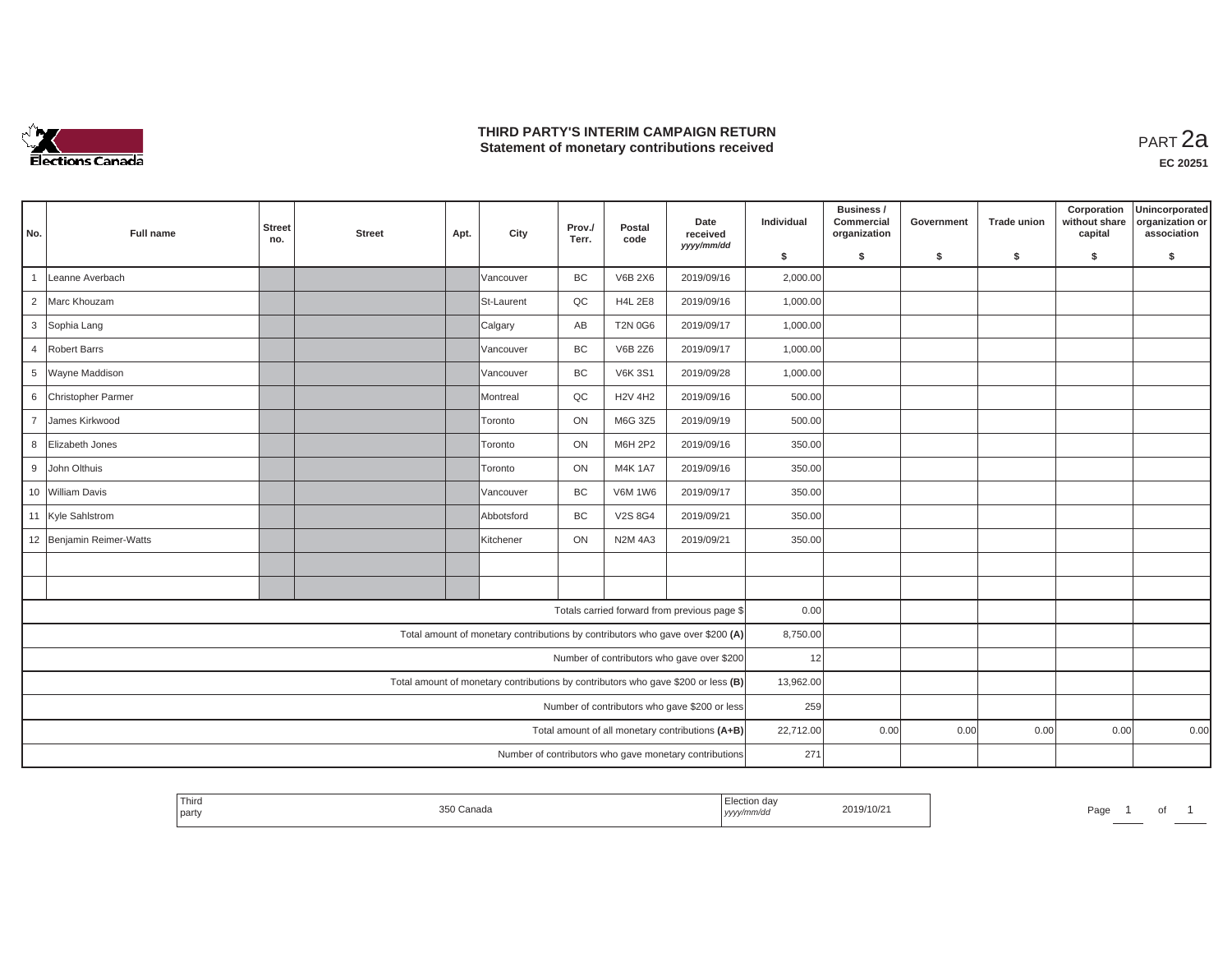

## **THIRD PARTY'S INTERIM CAMPAIGN RETURN**  THIRD PARTY'S INTERIM CAMPAIGN RETURN<br>Statement of non-monetary contributions received<br>**PART 2**b

**EC 20251**

| No.          | Full name     | <b>Street</b><br>no. | <b>Street</b> | Apt. | City     | Prov./<br>Terr. | Postal<br>code | Date<br>received<br>yyyy/mm/dd                                                        | Individual | Business /<br>Commercial<br>organization | Government | <b>Trade union</b> | Corporation<br>without share<br>capital | Unincorporated<br>organization or<br>association |
|--------------|---------------|----------------------|---------------|------|----------|-----------------|----------------|---------------------------------------------------------------------------------------|------------|------------------------------------------|------------|--------------------|-----------------------------------------|--------------------------------------------------|
|              |               |                      |               |      |          |                 |                |                                                                                       | \$         | \$                                       | \$         | \$                 | \$                                      | \$                                               |
| $\mathbf{1}$ | Meghan J Mast |                      |               |      | Winnipeg | MB              | R3E 2L9        | 2019/09/20                                                                            | 300.00     |                                          |            |                    |                                         |                                                  |
|              |               |                      |               |      |          |                 |                |                                                                                       |            |                                          |            |                    |                                         |                                                  |
|              |               |                      |               |      |          |                 |                |                                                                                       |            |                                          |            |                    |                                         |                                                  |
|              |               |                      |               |      |          |                 |                |                                                                                       |            |                                          |            |                    |                                         |                                                  |
|              |               |                      |               |      |          |                 |                |                                                                                       |            |                                          |            |                    |                                         |                                                  |
|              |               |                      |               |      |          |                 |                |                                                                                       |            |                                          |            |                    |                                         |                                                  |
|              |               |                      |               |      |          |                 |                |                                                                                       |            |                                          |            |                    |                                         |                                                  |
|              |               |                      |               |      |          |                 |                |                                                                                       |            |                                          |            |                    |                                         |                                                  |
|              |               |                      |               |      |          |                 |                |                                                                                       |            |                                          |            |                    |                                         |                                                  |
|              |               |                      |               |      |          |                 |                |                                                                                       |            |                                          |            |                    |                                         |                                                  |
|              |               |                      |               |      |          |                 |                |                                                                                       |            |                                          |            |                    |                                         |                                                  |
|              |               |                      |               |      |          |                 |                |                                                                                       |            |                                          |            |                    |                                         |                                                  |
|              |               |                      |               |      |          |                 |                |                                                                                       |            |                                          |            |                    |                                         |                                                  |
|              |               |                      |               |      |          |                 |                |                                                                                       |            |                                          |            |                    |                                         |                                                  |
|              |               |                      |               |      |          |                 |                | Totals carried forward from previous page \$                                          | 0.00       |                                          |            |                    |                                         |                                                  |
|              |               |                      |               |      |          |                 |                | Total amount of non-monetary contributions by contributors who gave over \$200 (A)    | 300.00     |                                          |            |                    |                                         |                                                  |
|              |               |                      |               |      |          |                 |                | Number of contributors who gave over \$200                                            |            |                                          |            |                    |                                         |                                                  |
|              |               |                      |               |      |          |                 |                | Total amount of non-monetary contributions by contributors who gave \$200 or less (B) | 950.00     |                                          |            |                    |                                         |                                                  |
|              |               |                      |               |      |          |                 |                | Number of contributors who gave \$200 or less                                         | 10         |                                          |            |                    |                                         |                                                  |
|              |               |                      |               |      |          |                 |                | Total amount of all non-monetary contributions (A+B)                                  | 1,250.00   | 0.00                                     | 0.00       | 0.00               | 0.00                                    | 0.00                                             |
|              |               |                      |               |      |          |                 |                | Number of contributors who gave non-monetary contributions                            | 11         |                                          |            |                    |                                         |                                                  |

| <b>Third</b><br>tion day<br>2019/10/21<br>250 Canada<br>Pag.<br>party<br>,,,,, |  |  |  |
|--------------------------------------------------------------------------------|--|--|--|
|--------------------------------------------------------------------------------|--|--|--|

 $\overline{\phantom{a}}$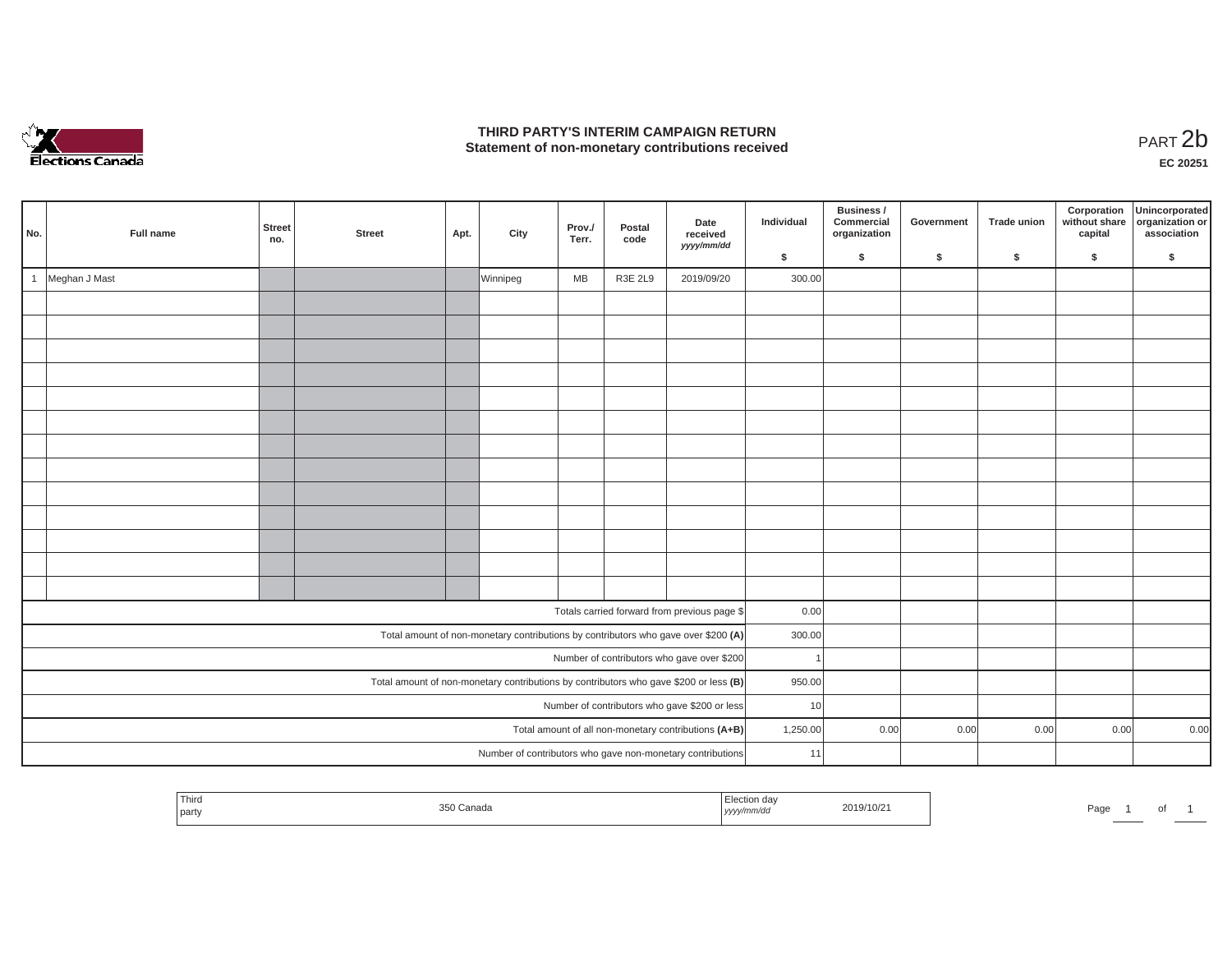

### **THIRD PARTY'S INTERIM CAMPAIGN RETURN**  RD PARTY'S INTERIM CAMPAIGN RETURN<br>Statement of operating loans received **PART 2c**

**EC 20251**

| No. | Full name | <b>Street</b><br>no. | <b>Street</b> | Apt. | City | Prov./<br>Terr. | Postal<br>code | Date<br>received<br>yyyy/mm/dd                                    | Individual | Business /<br>Commercial<br>organization | Government | Trade union | Corporation<br>capital | Unincorporated<br>without share organization or<br>association |
|-----|-----------|----------------------|---------------|------|------|-----------------|----------------|-------------------------------------------------------------------|------------|------------------------------------------|------------|-------------|------------------------|----------------------------------------------------------------|
|     |           |                      |               |      |      |                 |                |                                                                   | \$         | \$                                       | \$         | \$          | \$                     | \$                                                             |
|     |           |                      |               |      |      |                 |                |                                                                   |            |                                          |            |             |                        |                                                                |
|     |           |                      |               |      |      |                 |                |                                                                   |            |                                          |            |             |                        |                                                                |
|     |           |                      |               |      |      |                 |                |                                                                   |            |                                          |            |             |                        |                                                                |
|     |           |                      |               |      |      |                 |                |                                                                   |            |                                          |            |             |                        |                                                                |
|     |           |                      |               |      |      |                 |                |                                                                   |            |                                          |            |             |                        |                                                                |
|     |           |                      |               |      |      |                 |                |                                                                   |            |                                          |            |             |                        |                                                                |
|     |           |                      |               |      |      |                 |                |                                                                   |            |                                          |            |             |                        |                                                                |
|     |           |                      |               |      |      |                 |                |                                                                   |            |                                          |            |             |                        |                                                                |
|     |           |                      |               |      |      |                 |                |                                                                   |            |                                          |            |             |                        |                                                                |
|     |           |                      |               |      |      |                 |                |                                                                   |            |                                          |            |             |                        |                                                                |
|     |           |                      |               |      |      |                 |                |                                                                   |            |                                          |            |             |                        |                                                                |
|     |           |                      |               |      |      |                 |                |                                                                   |            |                                          |            |             |                        |                                                                |
|     |           |                      |               |      |      |                 |                |                                                                   |            |                                          |            |             |                        |                                                                |
|     |           |                      |               |      |      |                 |                |                                                                   |            |                                          |            |             |                        |                                                                |
|     |           |                      |               |      |      |                 |                |                                                                   |            |                                          |            |             |                        |                                                                |
|     |           |                      |               |      |      |                 |                | Totals carried forward from previous page \$                      |            |                                          |            |             |                        |                                                                |
|     |           |                      |               |      |      |                 |                | Total amount of loans by lenders who provided over \$200 (A)      |            |                                          |            |             |                        |                                                                |
|     |           |                      |               |      |      |                 |                | Number of lenders who provided over \$200                         |            |                                          |            |             |                        |                                                                |
|     |           |                      |               |      |      |                 |                | Total amount of loans by lenders who provided \$200 or less $(B)$ |            |                                          |            |             |                        |                                                                |
|     |           |                      |               |      |      |                 |                | Number of lenders who provided \$200 or less                      |            |                                          |            |             |                        |                                                                |
|     |           |                      |               |      |      |                 |                | Total amount of all loans (A+B)                                   | 0.00       | 0.00                                     | 0.00       | 0.00        | 0.00                   | 0.00                                                           |
|     |           |                      |               |      |      |                 |                | Number of all lenders who provided loans                          |            |                                          |            |             |                        |                                                                |
|     |           |                      |               |      |      |                 |                |                                                                   |            |                                          |            |             |                        |                                                                |

| $- \cdot$<br>l hird<br>part | Canada | ion day<br>נעצען | 2019/10/21 | Page | וש |  |
|-----------------------------|--------|------------------|------------|------|----|--|
|                             |        |                  |            |      |    |  |

and a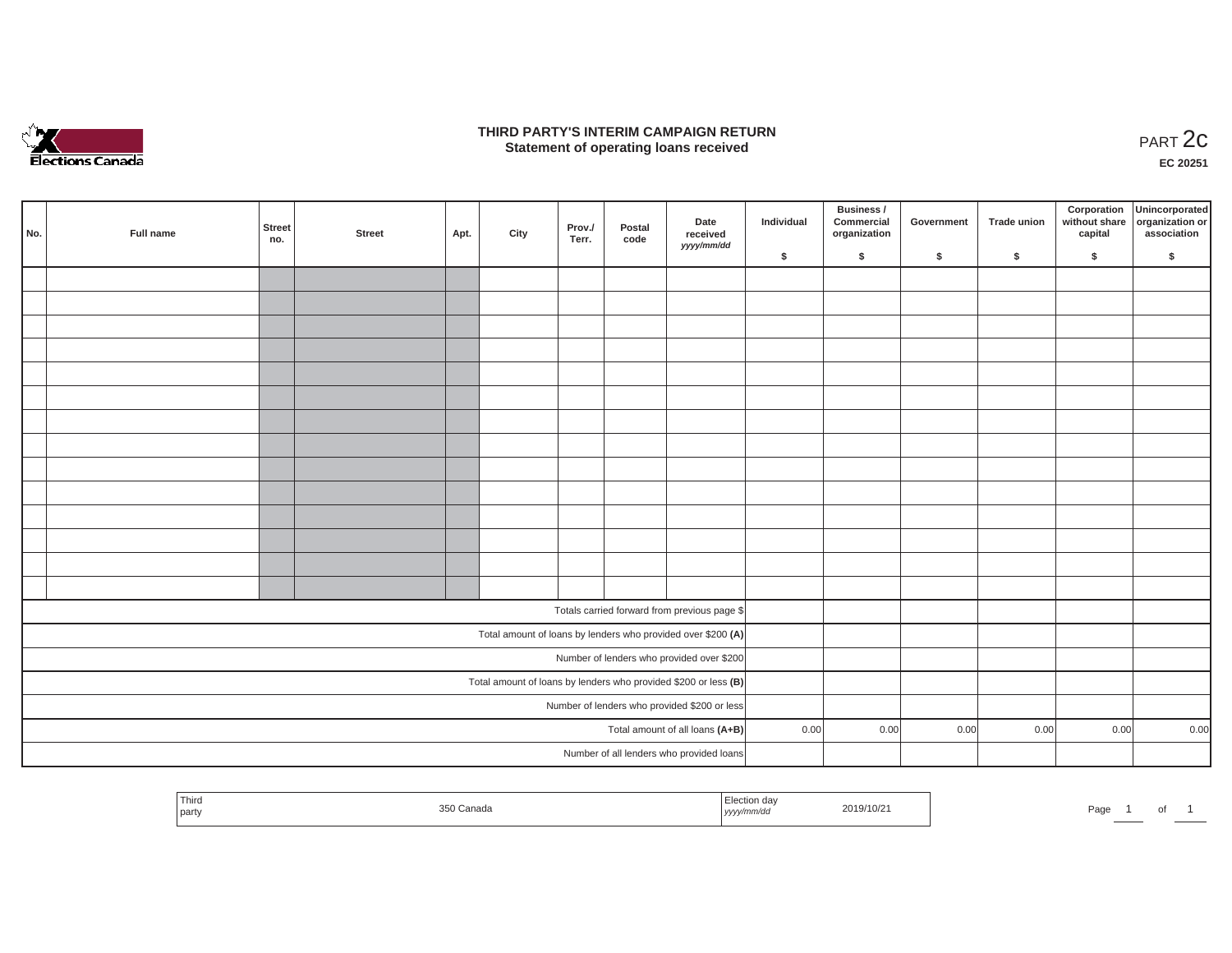

## **THIRD PARTY'S INTERIM CAMPAIGN RETURN SUMMARY STATE SUMMARY OF A SUMMARY OF A SUMMARY OF A SUMMARY OF A SUMMARY OF A SUMMARY OF A SUMMARY OF A SUMMA**<br> **Summary of inflows**

| No.   | Type of contributor / lender                 | <b>Monetary</b><br>contributions<br>(Part 2a)<br>\$ | Non-monetary<br>contributions<br>(Part 2b)<br>\$ | Loans<br>(Part 2c)<br>\$ | <b>Total</b><br>\$ | Number of<br>contributors and<br>lenders |
|-------|----------------------------------------------|-----------------------------------------------------|--------------------------------------------------|--------------------------|--------------------|------------------------------------------|
| 1.    | Individuals                                  | 22,712.00                                           | 690.00                                           |                          | 23,402.00          | 276                                      |
|       | 2. Businesses / Commercial organizations     |                                                     |                                                  |                          |                    |                                          |
| 3.    | Governments                                  |                                                     |                                                  |                          |                    |                                          |
| 4.    | Trade unions                                 |                                                     | 55.00                                            |                          | 55.00              |                                          |
|       | 5. Corporations without share capital        |                                                     | 330.00                                           |                          | 330.00             | $\mathcal{E}$                            |
| 6.    | Unincorporated organizations or associations |                                                     | 175.00                                           |                          | 175.00             | $\overline{2}$                           |
| 7.    | Total (items 1 to 6)                         | 22,712.00                                           | 1,250.00                                         | 0.00                     | 23,962.00          | 282                                      |
| Total |                                              |                                                     |                                                  |                          |                    |                                          |
|       | 8. Amount of third party's resources used    |                                                     |                                                  |                          | 0.00               |                                          |
| 9.    | Grand total (items 7 and 8)                  | 22,712.00                                           | 1,250.00                                         | 0.00                     | 23,962.00          | 282                                      |

| ' Third<br>party | 350 Canada | - -<br>Election day<br>.<br>yyyy/mm/da<br>,,,, | 2019/10/21 |
|------------------|------------|------------------------------------------------|------------|
|                  |            |                                                |            |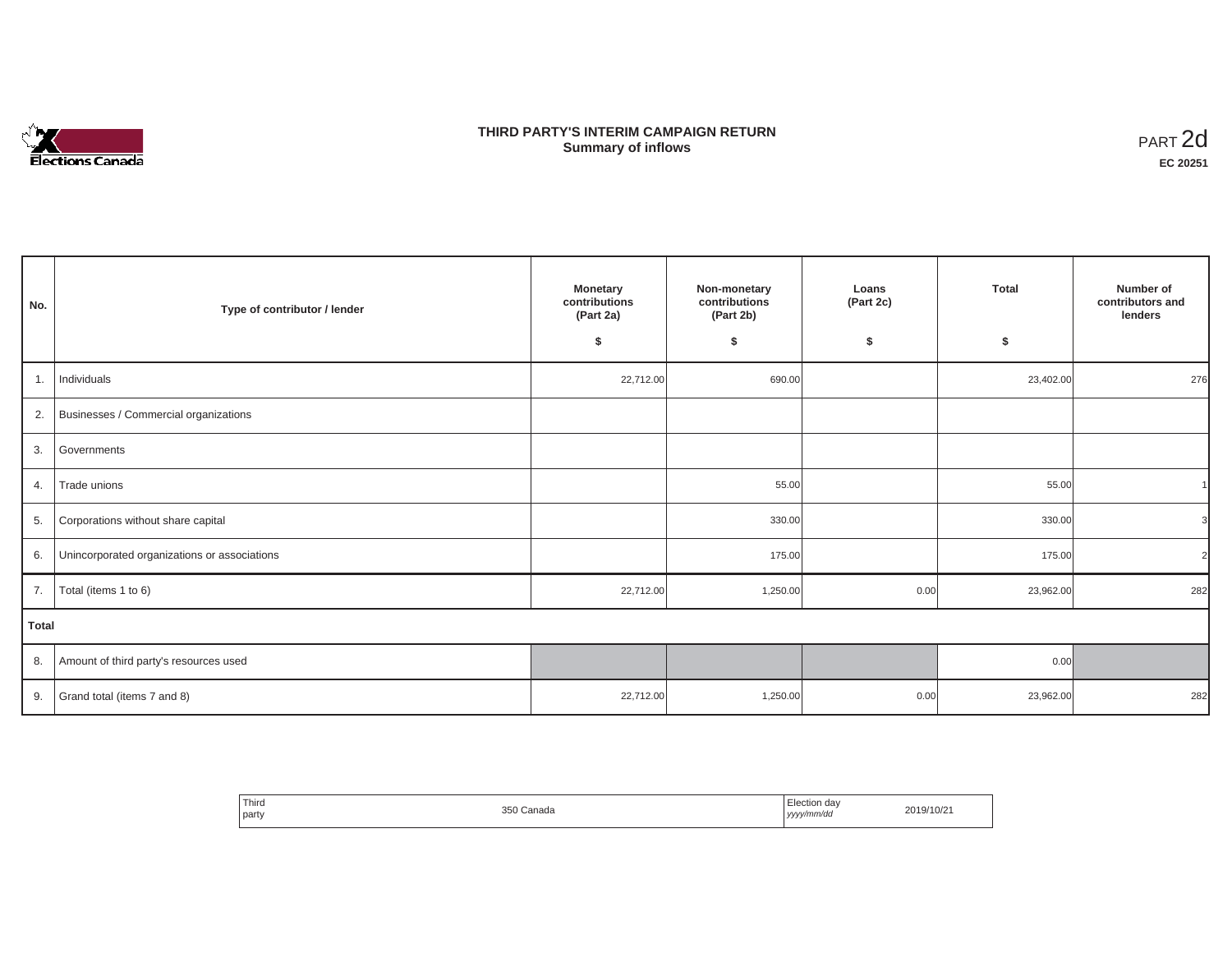

# **THIRD PARTY'S INTERIM CAMPAIGN RETURN Statement of expenses incurred for regulated activities that take place during the pre-election period**  *(Only applicable to a fixed-date general election)*

<code>PART $3$ a</code> **EC 20251**

| No. | Date<br>incurred<br>yyyy/mm/dd | <b>ED Code</b><br>(if applicable) | Supplier | <b>Expense type</b> | Expense<br>category | Expense<br>subcategory | <b>Starting date</b><br>of activity,<br>advertisement<br>or survey<br>yyyy/mm/dd | Ending date<br>of activity,<br>advertisement<br>or survey<br>yyyy/mm/dd | Place of activity or<br>advertisement        | <b>Expense amount</b><br>\$ |
|-----|--------------------------------|-----------------------------------|----------|---------------------|---------------------|------------------------|----------------------------------------------------------------------------------|-------------------------------------------------------------------------|----------------------------------------------|-----------------------------|
|     |                                |                                   |          |                     |                     |                        |                                                                                  |                                                                         |                                              |                             |
|     |                                |                                   |          |                     |                     |                        |                                                                                  |                                                                         |                                              |                             |
|     |                                |                                   |          |                     |                     |                        |                                                                                  |                                                                         |                                              |                             |
|     |                                |                                   |          |                     |                     |                        |                                                                                  |                                                                         |                                              |                             |
|     |                                |                                   |          |                     |                     |                        |                                                                                  |                                                                         |                                              |                             |
|     |                                |                                   |          |                     |                     |                        |                                                                                  |                                                                         |                                              |                             |
|     |                                |                                   |          |                     |                     |                        |                                                                                  |                                                                         |                                              |                             |
|     |                                |                                   |          |                     |                     |                        |                                                                                  |                                                                         |                                              |                             |
|     |                                |                                   |          |                     |                     |                        |                                                                                  |                                                                         |                                              |                             |
|     |                                |                                   |          |                     |                     |                        |                                                                                  |                                                                         |                                              |                             |
|     |                                |                                   |          |                     |                     |                        |                                                                                  |                                                                         |                                              |                             |
|     |                                |                                   |          |                     |                     |                        |                                                                                  |                                                                         |                                              |                             |
|     |                                |                                   |          |                     |                     |                        |                                                                                  |                                                                         |                                              |                             |
|     |                                |                                   |          |                     |                     |                        |                                                                                  |                                                                         |                                              |                             |
|     |                                |                                   |          |                     |                     |                        |                                                                                  |                                                                         |                                              |                             |
|     |                                |                                   |          |                     |                     |                        |                                                                                  |                                                                         |                                              |                             |
|     |                                |                                   |          |                     |                     |                        |                                                                                  |                                                                         |                                              |                             |
|     |                                |                                   |          |                     |                     |                        |                                                                                  |                                                                         | Totals carried forward from previous page \$ | 0.00                        |
|     |                                |                                   |          |                     |                     |                        |                                                                                  |                                                                         | Total \$                                     | 0.00                        |

| Third<br>ection dav<br>2019/10/2<br>350 Canada<br>Page<br>$\cdots$<br>part<br>  yyyy/mm/dd | O1 |  |  |  |
|--------------------------------------------------------------------------------------------|----|--|--|--|
|--------------------------------------------------------------------------------------------|----|--|--|--|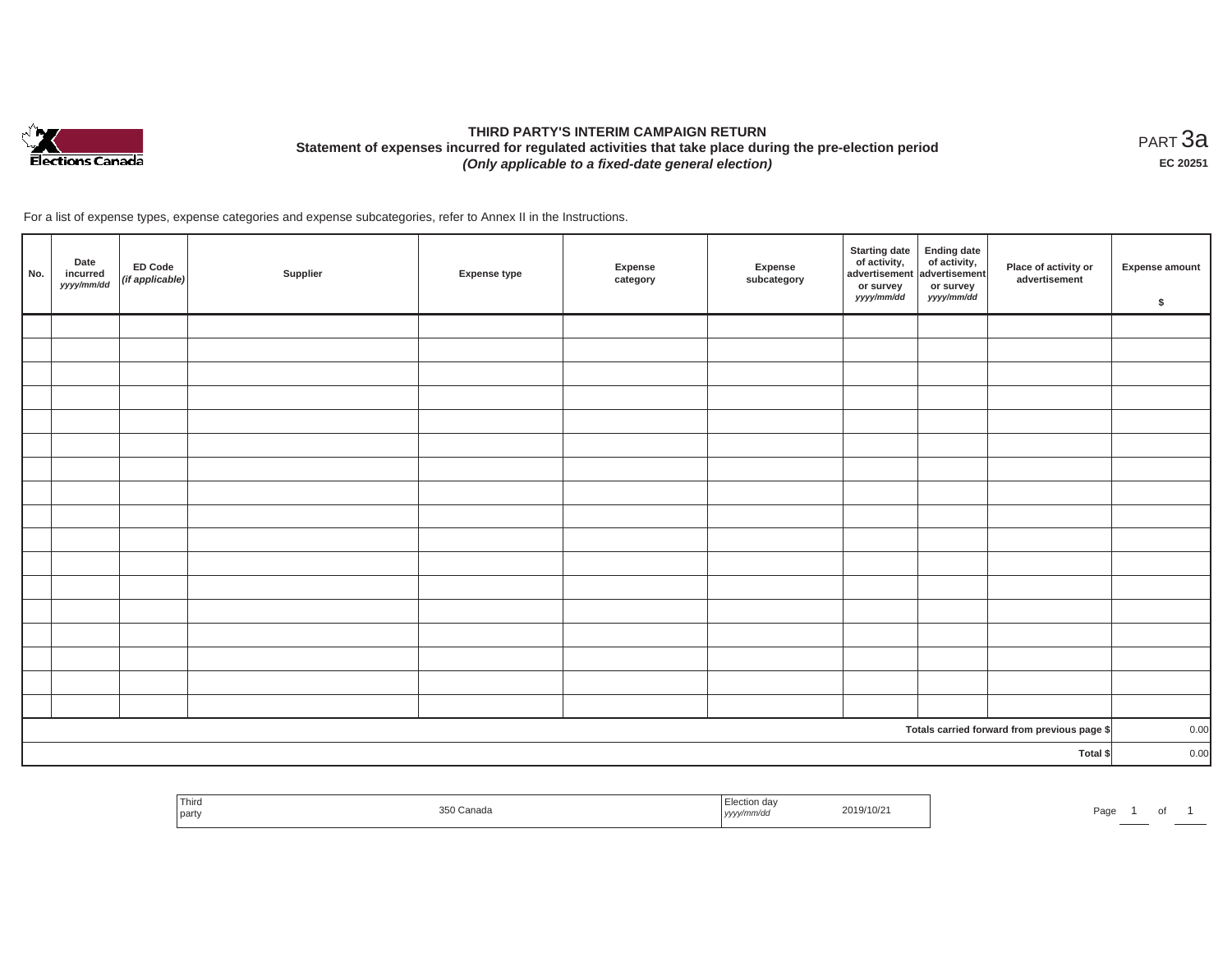

**EC 20251**

| No.            | Date<br>incurred<br>yyyy/mm/dd | <b>ED Code</b><br>(if applicable) | Supplier                        | <b>Expense type</b>         | <b>Expense</b><br>category                                   | <b>Expense</b><br>subcategory | <b>Starting date</b><br>of activity,<br>advertisemen<br>or survey | <b>Ending date</b><br>of activity,<br>advertisement<br>or survey | Place of activity or<br>advertisement        | <b>Expense amount</b> |
|----------------|--------------------------------|-----------------------------------|---------------------------------|-----------------------------|--------------------------------------------------------------|-------------------------------|-------------------------------------------------------------------|------------------------------------------------------------------|----------------------------------------------|-----------------------|
|                |                                |                                   |                                 |                             |                                                              |                               | yyyy/mm/dd                                                        | yyyy/mm/dd                                                       |                                              | \$                    |
|                | 2019/08/31                     |                                   | YYC For A Green New Deal        | <b>Election Advertising</b> | Advertising                                                  | Signs                         | 2019/08/31                                                        | 2019/09/27                                                       | Calgary                                      | 95.00                 |
| $\overline{2}$ | 2019/09/03                     |                                   | Jennifer Deol                   | Election Advertising        | Advertising                                                  | Design & development          | 2019/09/03                                                        | 2019/09/03                                                       | National                                     | 41.51                 |
| 3              | 2019/09/05                     |                                   | Emily Thiessen                  | Election Advertising        | Advertising                                                  | Design & development          | 2019/09/05                                                        | 2019/09/05                                                       | <b>Victoria</b>                              | 100.00                |
| $\overline{4}$ | 2019/09/15                     |                                   | Emma Jackson                    | <b>Election Advertising</b> | Advertising                                                  | Signs                         | 2019/09/15                                                        | 2019/09/15                                                       | Edmonton                                     | 70.00                 |
| 5              | 2019/09/16                     |                                   | Gabrielle Gelderman             | Election Advertising        | Advertising                                                  | Signs                         | 2019/09/16                                                        | 2019/09/27                                                       | Edmonton                                     | 525.81                |
| 6              | 2019/09/16                     |                                   | Kate Hodgson                    | Election Advertising        | Advertising                                                  | Signs                         | 2019/09/16                                                        | 2019/09/27                                                       | /ancouver                                    | 133.11                |
| $\overline{7}$ | 2019/09/16                     | 11-004                            | Jennifer Deol                   | Partisan Activity           | Social Media                                                 | Design & Maintenance          | 2019/09/16                                                        | 2019/09/16                                                       | Malpeque                                     | 3.45                  |
| 8              | 2019/09/16                     | 35-118                            | Jennifer Deol                   | Partisan Activity           | Social Media                                                 | Design & Maintenance          | 2019/09/16                                                        | 2019/09/16                                                       | York Centre                                  | 3.45                  |
| 9              | 2019/09/16                     |                                   | Jennifer Deol                   | Partisan Activity           | Social Media                                                 | Design & Maintenance          | 2019/09/16                                                        | 2019/09/24                                                       | National                                     | 175.55                |
| 10             | 2019/09/17                     |                                   | Peter Driftmier                 | Election Advertising        | Advertising                                                  | Signs                         | 2019/09/17                                                        | 2019/09/27                                                       | Calgary                                      | 52.11                 |
| 11             | 2019/09/17                     |                                   | Calgary District Labour Council | <b>Election Advertising</b> | Advertising                                                  | Signs                         | 2019/09/17                                                        | 2019/09/27                                                       | Calgary                                      | 55.00                 |
| 12             | 2019/09/17                     | 35-081                            | Jennifer Deol                   | Partisan Activity           | Social Media                                                 | Design & Maintenance          | 2019/09/17                                                        | 2019/09/17                                                       | Parkdale-High Park                           | 3.45                  |
| 13             | 2019/09/17                     |                                   | Emma Jackson                    | Partisan Activity           | Salaries, wages, & consulting fer Other (Volunteer Coaching) |                               | 2019/09/17                                                        | 2019/09/17                                                       | National                                     | 51.87                 |
| 14             | 2019/09/18                     |                                   | Emma Gilles                     | Election Advertising        | Advertising                                                  | Signs                         | 2019/09/18                                                        | 2019/09/27                                                       | Yellowknife                                  | 514.08                |
| 15             | 2019/09/18                     |                                   | Jennifer Deol                   | Election Advertising        | Advertising                                                  | Mail Outs                     | 2019/09/17                                                        | 2019/09/18                                                       | National                                     | 41.51                 |
| 16             | 2019/09/18                     | 59-002                            | Jennifer Deol                   | Partisan Activity           | Social Media                                                 | Design & Maintenance          | 2019/09/18                                                        | 2019/09/18                                                       | <b>Burnaby North-Seymour</b>                 | 3.45                  |
| 17             | 2019/09/18                     |                                   | Amara Possian                   | Partisan Activity           | Events                                                       | Kick-off meetings             | 2019/09/18                                                        | 2019/09/25                                                       | National                                     | 115.58                |
|                |                                |                                   |                                 |                             |                                                              |                               |                                                                   |                                                                  | Totals carried forward from previous page \$ | 0.00                  |
|                |                                |                                   |                                 |                             |                                                              |                               |                                                                   |                                                                  | Total \$                                     | 0.00                  |

| Thiro<br>the control of the control of<br>party | 350 Canada | Election dav<br>2019/10/21<br>yyyy/mm/dd | Page |
|-------------------------------------------------|------------|------------------------------------------|------|
|                                                 |            |                                          |      |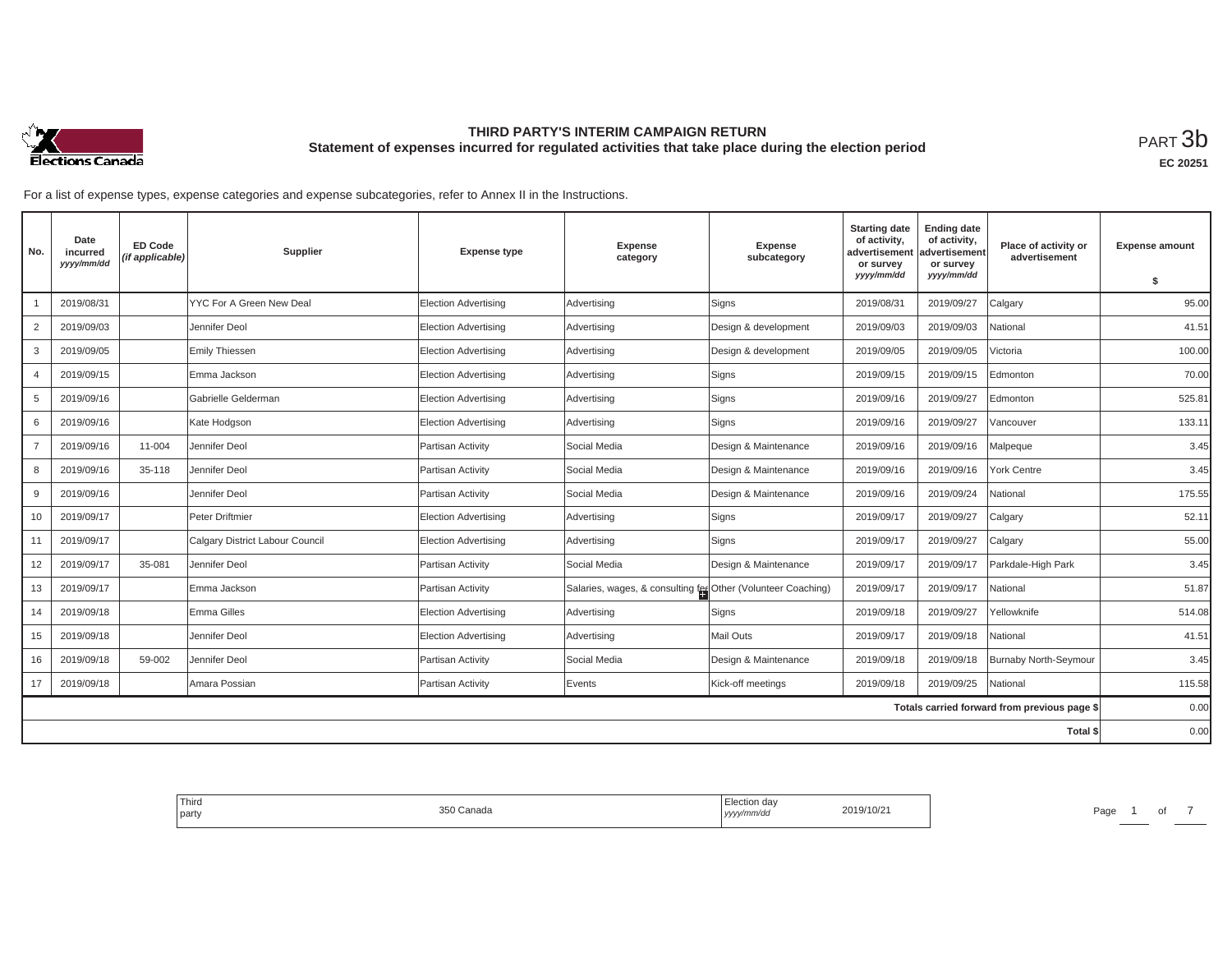

**EC 20251**

| No. | Date<br>incurred<br>yyyy/mm/dd | <b>ED Code</b><br>(if applicable) | <b>Supplier</b>                              | <b>Expense type</b>         | <b>Expense</b><br>category | <b>Expense</b><br>subcategory | <b>Starting date</b><br>of activity,<br>advertisement<br>or survey | <b>Ending date</b><br>of activity,<br>advertisement<br>or survey | Place of activity or<br>advertisement        | <b>Expense amount</b> |
|-----|--------------------------------|-----------------------------------|----------------------------------------------|-----------------------------|----------------------------|-------------------------------|--------------------------------------------------------------------|------------------------------------------------------------------|----------------------------------------------|-----------------------|
|     |                                |                                   |                                              |                             |                            |                               | yyyy/mm/dd                                                         | yyyy/mm/dd                                                       |                                              | S.                    |
| 18  | 2019/09/18                     |                                   | Atiya Jaffar                                 | Partisan Activity           | Voter Contact              | Other Voter Contact (Preparin | 2019/09/18                                                         | 2019/09/18                                                       | National                                     | 23.01                 |
| 19  | 2019/09/18                     |                                   | Cameron Fenton                               | Partisan Activity           | <b>Voter Contact</b>       | Other Voter Contact (Writing  | 2019/09/18                                                         | 2019/09/24                                                       | National                                     | 121.10                |
| 20  | 2019/09/19                     |                                   | Yellowknife Association for Community Living | <b>Election Advertising</b> | Advertising                | Signs                         | 2019/09/19                                                         | 2019/09/19                                                       | Yellowknife                                  | 80.00                 |
| 21  | 2019/09/19                     | 24-039                            | Cameron Fenton                               | Partisan Activity           | Office                     | Website development           | 2019/09/24                                                         | 2019/10/21                                                       | Laurier--Sainte-Marie                        | 30.28                 |
| 22  | 2019/09/19                     | 24-041                            | Cameron Fenton                               | Partisan Activity           | Office                     | Website development           | 2019/09/24                                                         | 2019/10/21                                                       | Longeuil-Charles-etc                         | 15.14                 |
| 23  | 2019/09/19                     | 24-052                            | Cameron Fenton                               | Partisan Activity           | Office                     | Website development           | 2019/09/24                                                         | 2019/10/21                                                       | Mount-Royal                                  | 15.14                 |
| 24  | 2019/09/19                     | 24-077                            | Cameron Fenton                               | Partisan Activity           | Office                     | Website development           | 2019/09/24                                                         | 2019/10/21                                                       | Ville-Marie--Le Sud Etc                      | 15.14                 |
| 25  | 2019/09/19                     | 35-007                            | Cameron Fenton                               | Partisan Activity           | Office                     | Website development           | 2019/09/24                                                         | 2019/10/21                                                       | Beaches--East York                           | 15.14                 |
| 26  | 2019/09/19                     | 35-109                            | Cameron Fenton                               | Partisan Activity           | Office                     | Website development           | 2019/09/24                                                         | 2019/10/21                                                       | Toronto--Danforth                            | 15.14                 |
| 27  | 2019/09/19                     | 35-112                            | Cameron Fenton                               | Partisan Activity           | Office                     | Website development           | 2019/09/24                                                         | 2019/10/21                                                       | Waterloo                                     | 15.14                 |
| 28  | 2019/09/19                     | 35-120                            | Cameron Fenton                               | Partisan Activity           | Office                     | Website development           | 2019/09/24                                                         | 2019/10/21                                                       | York South--Weston                           | 15.14                 |
| 29  | 2019/09/19                     | 46-009                            | Cameron Fenton                               | Partisan Activity           | Office                     | Website development           | 2019/09/24                                                         | 2019/10/21                                                       | Saint Boniface--Saint etc                    | 15.14                 |
| 30  | 2019/09/19                     | 46-011                            | Jennifer Deol                                | Partisan Activity           | Social Media               | Design & Maintenance          | 2019/09/19                                                         | 2019/09/23                                                       | <b>Winnipeg Centre</b>                       | 4.82                  |
| 31  | 2019/09/19                     | 46-014                            | Cameron Fenton                               | Partisan Activity           | Office                     | Website development           | 2019/09/24                                                         | 2019/10/21                                                       | Winnipeg South Centre                        | 15.14                 |
| 32  | 2019/09/19                     | 59-019                            | Cameron Fenton                               | Partisan Activity           | Office                     | Website development           | 2019/09/24                                                         | 2019/10/21                                                       | New Westminster-Etc                          | 15.14                 |
| 33  | 2019/09/19                     | 59-035                            | Cameron Fenton                               | Partisan Activity           | Office                     | Website development           | 2019/09/24                                                         | 2019/10/21                                                       | Vancouver East                               | 15.14                 |
| 34  | 2019/09/19                     | 59-036                            | Cameron Fenton                               | Partisan Activity           | Office                     | Website development           | 2019/09/24                                                         | 2019/10/21                                                       | Vancouver Granville                          | 15.14                 |
|     |                                |                                   |                                              |                             |                            |                               |                                                                    |                                                                  | Totals carried forward from previous page \$ |                       |
|     |                                |                                   |                                              |                             |                            |                               |                                                                    |                                                                  | <b>Total \$</b>                              |                       |

| Third<br>party | 350 Canada | Election day<br>yyyy/mm/dd | 2019/10/21 | Page |  |
|----------------|------------|----------------------------|------------|------|--|
|                |            |                            |            |      |  |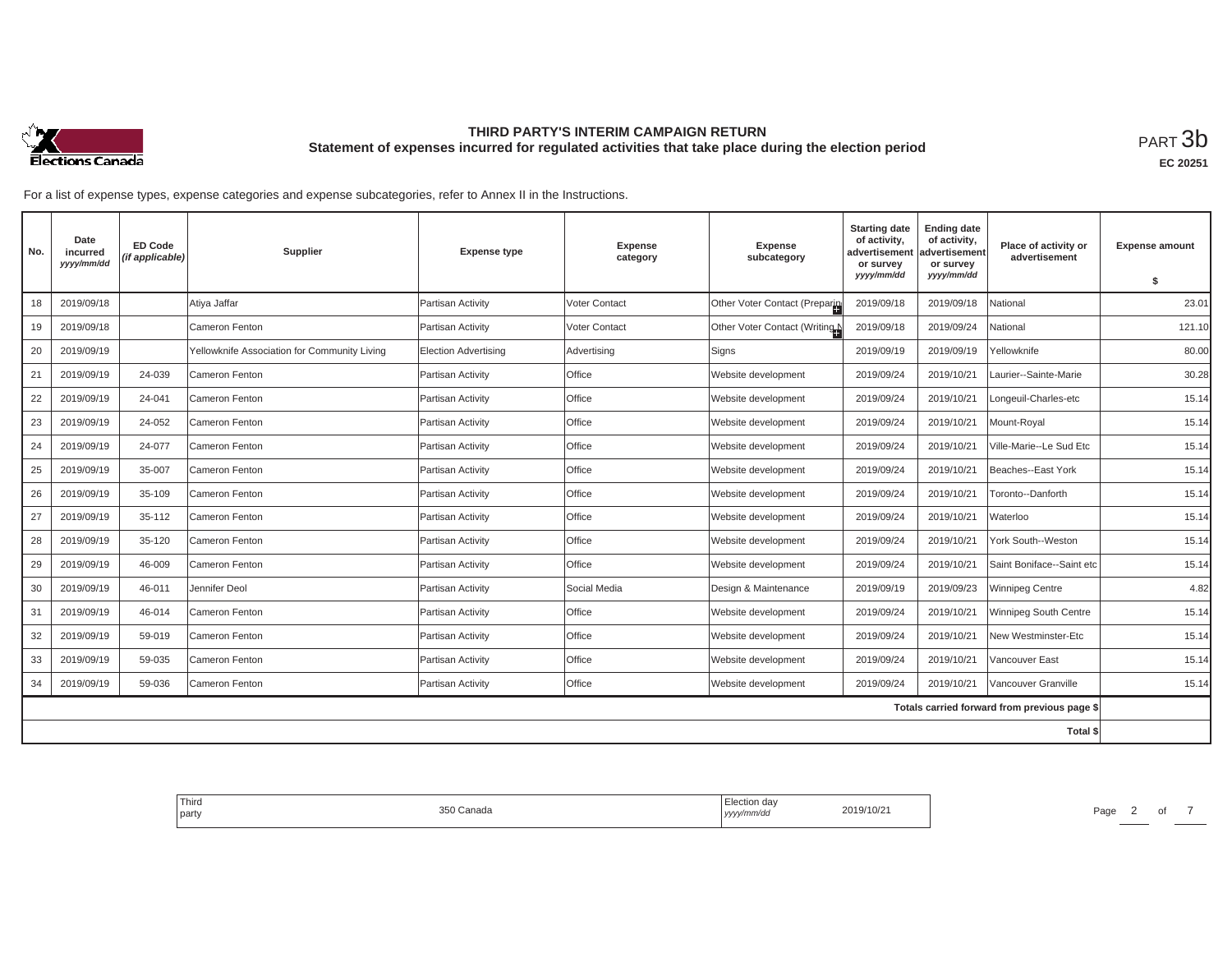

**EC 20251**

| No. | Date<br>incurred<br>yyyy/mm/dd | <b>ED Code</b><br>(if applicable) | Supplier                  | <b>Expense type</b>         | Expense<br>category                                          | <b>Expense</b><br>subcategory | <b>Starting date</b><br>of activity,<br>advertisement<br>or survey<br>yyyy/mm/dd | <b>Ending date</b><br>of activity,<br>advertisement<br>or survey<br>yyyy/mm/dd | Place of activity or<br>advertisement        | <b>Expense amount</b><br>\$ |
|-----|--------------------------------|-----------------------------------|---------------------------|-----------------------------|--------------------------------------------------------------|-------------------------------|----------------------------------------------------------------------------------|--------------------------------------------------------------------------------|----------------------------------------------|-----------------------------|
| 35  | 2019/09/19                     | 59-038                            | Cameron Fenton            | Partisan Activity           | Office                                                       | Website development           | 2019/09/24                                                                       | 2019/10/21                                                                     | Vancouver Kingsway                           | 15.14                       |
| 36  | 2019/09/19                     | 61-001                            | Cameron Fenton            | Partisan Activity           | Office                                                       | Website development           | 2019/09/24                                                                       | 2019/10/21                                                                     | Northwest Territories                        | 15.14                       |
| 37  | 2019/09/19                     |                                   | Katie Perfitt             | Partisan Activity           | Salaries, wages, & consulting fee Other (volunteer coaching) |                               | 2019/09/17                                                                       | 2019/09/17                                                                     | <b>National</b>                              | 92.04                       |
| 38  | 2019/09/19                     |                                   | Tahya Weiss-Gibbons       | Election Advertising        | Advertising                                                  | Signs                         | 2019/09/19                                                                       | 2019/09/27                                                                     | Victoria                                     | 72.80                       |
| 39  | 2019/09/20                     |                                   | Meghan J Mast             | <b>Election Advertising</b> | Advertising                                                  | Signs                         | 2019/09/20                                                                       | 2019/09/27                                                                     | Winnipeg                                     | 300.00                      |
| 40  | 2019/09/20                     |                                   | Nayeli Jimenez            | Election Advertising        | Advertising                                                  | Design & development          | 2019/09/20                                                                       | 2019/10/22                                                                     | <b>National</b>                              | 1,000.00                    |
| 41  | 2019/09/20                     |                                   | VI Bui                    | <b>Election Advertising</b> | Advertising                                                  | Signs                         | 2019/09/20                                                                       | 2019/09/27                                                                     | Ottawa                                       | 27.12                       |
| 42  | 2019/09/20                     |                                   | Laura Cameron             | Election Advertising        | Advertising                                                  | Signs                         | 2019/09/20                                                                       | 2019/09/27                                                                     | Winnipeg                                     | 33.21                       |
| 43  | 2019/09/20                     |                                   | Laura Cameron             | <b>Election Advertising</b> | Advertising                                                  | Signs                         | 2019/09/20                                                                       | 2019/09/27                                                                     | Winnipeg                                     | 190.69                      |
| 44  | 2019/09/20                     |                                   | Thomas Gagnon-van Leeuwen | Election Advertising        | Advertising                                                  | Design & development          | 2019/09/20                                                                       | 2019/09/20                                                                     | Yellowknife                                  | 200.00                      |
| 45  | 2019/09/20                     |                                   | Katie Perfitt             | <b>Election Advertising</b> | Advertising                                                  | Design & development          | 2019/09/20                                                                       | 2019/09/20                                                                     | National                                     | 46.02                       |
| 46  | 2019/09/22                     |                                   | Atiya Jaffar              | Election Advertising        | Advertising                                                  | Social Media                  | 2019/09/18                                                                       | 2019/09/22                                                                     | <b>National</b>                              | 300.00                      |
| 47  | 2019/09/22                     |                                   | Meghan Smith              | Election Advertising        | Advertising                                                  | Signs                         | 2019/09/22                                                                       | 2019/09/27                                                                     | Winnipeg                                     | 246.40                      |
| 48  | 2019/09/22                     |                                   | Emma Jackson              | Election Advertising        | Advertising                                                  | Signs                         | 2019/09/22                                                                       | 2019/09/27                                                                     | Edmonton                                     | 389.98                      |
| 49  | 2019/09/22                     |                                   | Grace King                | Election Advertising        | Advertising                                                  | Signs                         | 2019/09/22                                                                       | 2019/09/22                                                                     | Toronto                                      | 20.00                       |
| 50  | 2019/09/22                     |                                   | Atiya Jaffar              | Election Advertising        | Advertising                                                  | Social Media                  | 2019/09/18                                                                       | 2019/09/22                                                                     | National                                     | 11.51                       |
| 51  | 2019/09/23                     |                                   | Sarah Theissen            | <b>Election Advertising</b> | Advertising                                                  | Signs                         | 2019/09/23                                                                       | 2019/09/27                                                                     | Winnipeg                                     | 135.00                      |
|     |                                |                                   |                           |                             |                                                              |                               |                                                                                  |                                                                                | Totals carried forward from previous page \$ |                             |
|     |                                |                                   |                           |                             |                                                              |                               |                                                                                  |                                                                                | Total \$                                     |                             |

| Third<br>party | 0.50<br>Canada<br>35U | Election day<br>yyyy/mm/dd | 2019/10/21 | Page |  |
|----------------|-----------------------|----------------------------|------------|------|--|
|                |                       |                            |            |      |  |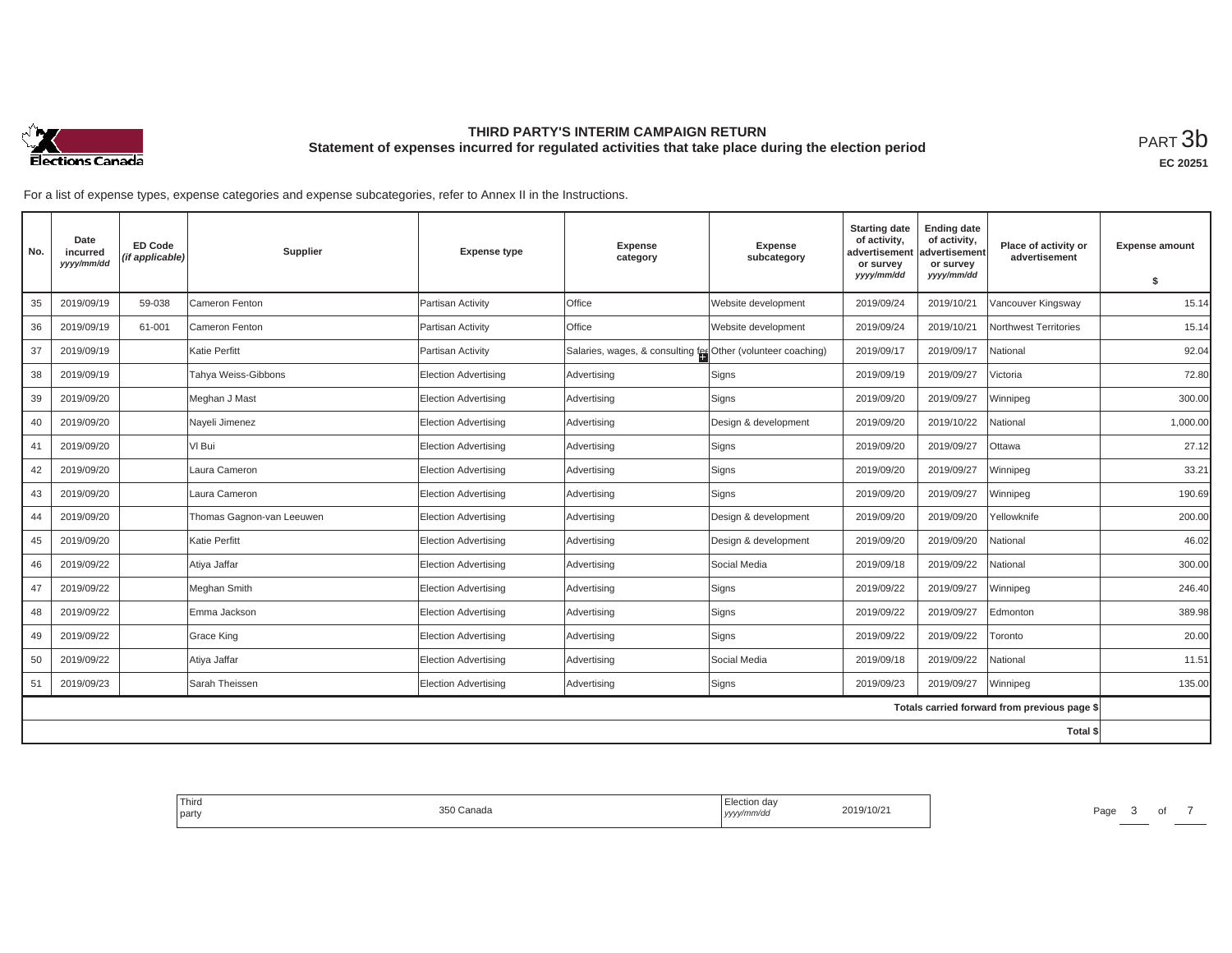

| No. | Date<br>incurred<br>yyyy/mm/dd | <b>ED Code</b><br>(if applicable) | Supplier                          | <b>Expense type</b>         | <b>Expense</b><br>category | <b>Expense</b><br>subcategory | <b>Starting date</b><br>of activity,<br>advertisement<br>or survey<br>yyyy/mm/dd | <b>Ending date</b><br>of activity,<br>advertisement<br>or survey<br>yyyy/mm/dd | Place of activity or<br>advertisement        | <b>Expense amount</b><br>s. |
|-----|--------------------------------|-----------------------------------|-----------------------------------|-----------------------------|----------------------------|-------------------------------|----------------------------------------------------------------------------------|--------------------------------------------------------------------------------|----------------------------------------------|-----------------------------|
| 52  | 2019/09/23                     |                                   | Christian Favreau                 | <b>Election Advertising</b> | Advertising                | Signs                         | 2019/09/23                                                                       | 2019/09/27                                                                     | Montreal                                     | 66.89                       |
|     |                                |                                   |                                   |                             |                            |                               |                                                                                  |                                                                                |                                              |                             |
| 53  | 2019/09/23                     |                                   | <b>Cricket Cheng</b>              | Election Advertising        | Advertising                | Signs                         | 2019/09/23                                                                       | 2019/09/27                                                                     | Toronto                                      | 22.60                       |
| 54  | 2019/09/23                     |                                   | Manitoba Energy Justice Coalition | Election Advertising        | Advertising                | Signs                         | 2019/09/23                                                                       | 2019/09/23                                                                     | Winnipeg                                     | 150.00                      |
| 55  | 2019/09/23                     | 24-039                            | Atiya Jaffar                      | Partisan Activity           | Office                     | Website development           | 2019/09/23                                                                       | 2019/09/23                                                                     | Laurier - Sainte Marie                       | 3.68                        |
| 56  | 2019/09/23                     | 24-041                            | Atiya Jaffar                      | Partisan Activity           | <b>Office</b>              | Website development           | 2019/09/23                                                                       | 2019/09/23                                                                     | Longueuil--Charles-LeM                       | 3.68                        |
| 57  | 2019/09/23                     | 24-052                            | Atiya Jaffar                      | Partisan Activity           | Office                     | Website development           | 2019/09/23                                                                       | 2019/09/23                                                                     | Mount Royal                                  | 3.68                        |
| 58  | 2019/09/23                     | 24-077                            | Atiya Jaffar                      | Partisan Activity           | <b>Office</b>              | Website development           | 2019/09/23                                                                       | 2019/09/23                                                                     | Ville-Marie--Le Sud-Oue                      | 3.68                        |
| 59  | 2019/09/23                     | 35-007                            | Atiya Jaffar                      | Partisan Activity           | <b>Office</b>              | Website development           | 2019/09/23                                                                       | 2019/09/23                                                                     | Beaches - East York                          | 3.68                        |
| 60  | 2019/09/23                     | 35-096                            | Jennifer Deol                     | Partisan Activity           | Social Media               | Design & Maintenance          | 2019/09/23                                                                       | 2019/09/23                                                                     | Scarborough North                            | 3.45                        |
| 61  | 2019/09/23                     | 35-109                            | Atiya Jaffar                      | Partisan Activity           | Office                     | Website development           | 2019/09/23                                                                       | 2019/09/23                                                                     | Toronto-Danforth                             | 3.68                        |
| 62  | 2019/09/23                     | 35-112                            | Atiya Jaffar                      | Partisan Activity           | Office                     | Website development           | 2019/09/23                                                                       | 2019/09/23                                                                     | Waterloo                                     | 3.68                        |
| 63  | 2019/09/23                     | 35-120                            | Atiya Jaffar                      | Partisan Activity           | <b>Office</b>              | Website development           | 2019/09/23                                                                       | 2019/09/23                                                                     | York South Weston                            | 3.68                        |
| 64  | 2019/09/23                     | 46-003                            | Atiya Jaffar                      | Partisan Activity           | Office                     | Website development           | 2019/09/23                                                                       | 2019/09/23                                                                     | Churchill - Keewatinook                      | 3.68                        |
| 65  | 2019/09/23                     | 46-009                            | Atiya Jaffar                      | Partisan Activity           | Office                     | Website development           | 2019/09/23                                                                       | 2019/09/23                                                                     | Saint Boniface - Saint Vit                   | 3.68                        |
| 66  | 2019/09/23                     | 46-014                            | Atiya Jaffar                      | Partisan Activity           | Office                     | Website development           | 2019/09/23                                                                       | 2019/09/23                                                                     | Winnipeg South Centre                        | 3.68                        |
| 67  | 2019/09/23                     | 59-019                            | Atiya Jaffar                      | Partisan Activity           | <b>Office</b>              | Website development           | 2019/09/23                                                                       | 2019/09/23                                                                     | New Westminster - Burn                       | 3.68                        |
| 68  | 2019/09/23                     | 59-019                            | Atiya Jaffar                      | Partisan Activity           | Office                     | Website development           | 2019/09/23                                                                       | 2019/09/23                                                                     | Vancouver Granville                          | 3.68                        |
|     |                                |                                   |                                   |                             |                            |                               |                                                                                  |                                                                                | Totals carried forward from previous page \$ |                             |
|     |                                |                                   |                                   |                             |                            |                               |                                                                                  |                                                                                | Total \$                                     |                             |

| Third<br>the control of the con-<br>part | ° Canada | n davس<br>EIGCHOF<br>, yyyy/mm/aa | 2019/10/21 | Page |  |
|------------------------------------------|----------|-----------------------------------|------------|------|--|
|                                          |          |                                   |            |      |  |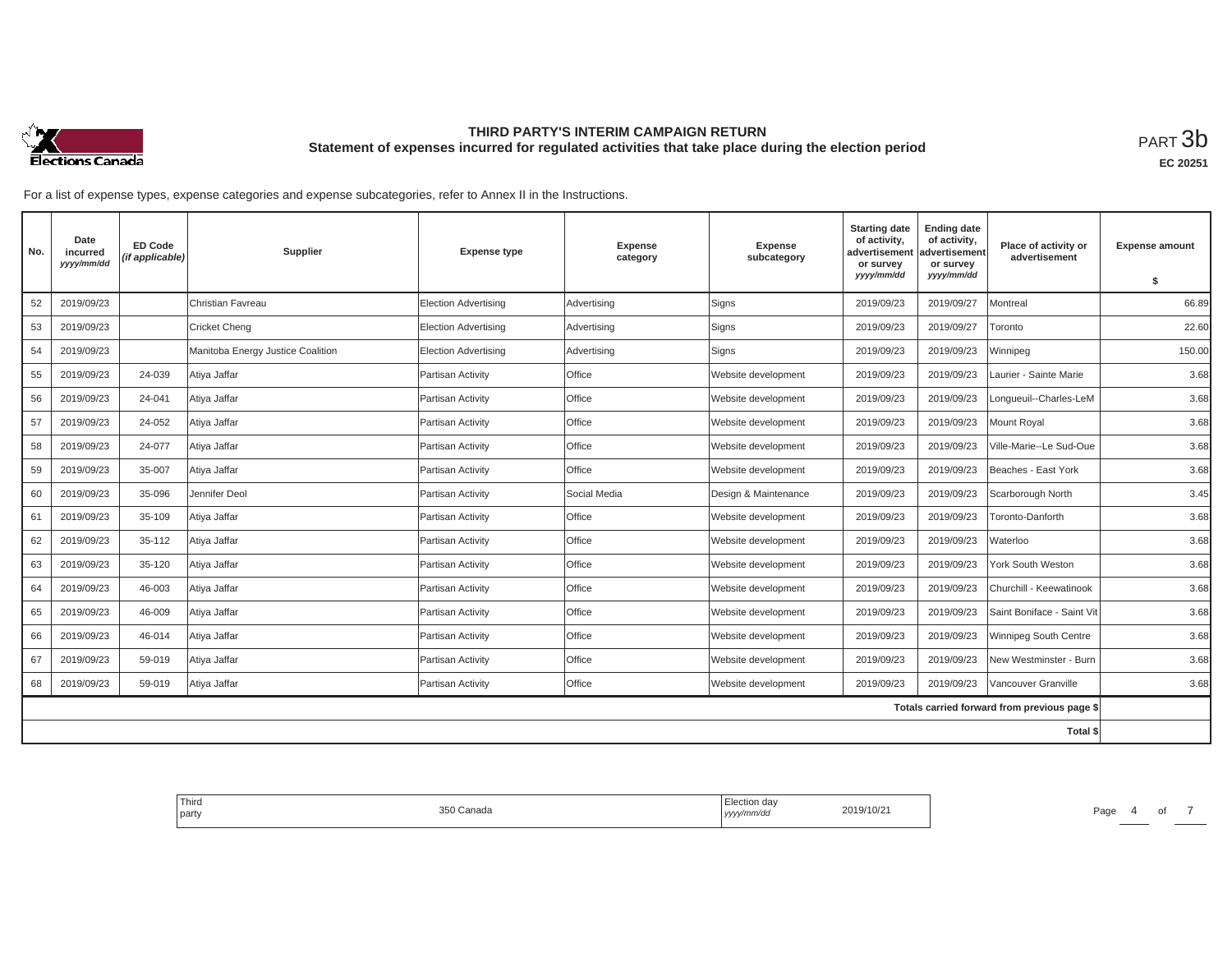

| No. | Date<br>incurred<br>yyyy/mm/dd | <b>ED Code</b><br>(if applicable) | Supplier                                   | <b>Expense type</b>         | <b>Expense</b><br>category | <b>Expense</b><br>subcategory | <b>Starting date</b><br>of activity,<br>advertisement<br>or survey<br>yyyy/mm/dd | <b>Ending date</b><br>of activity,<br>advertisement<br>or survey<br>yyyy/mm/dd | Place of activity or<br>advertisement        | <b>Expense amount</b><br>\$ |
|-----|--------------------------------|-----------------------------------|--------------------------------------------|-----------------------------|----------------------------|-------------------------------|----------------------------------------------------------------------------------|--------------------------------------------------------------------------------|----------------------------------------------|-----------------------------|
| 69  | 2019/09/23                     | 59-035                            | Atiya Jaffar                               | Partisan Activity           | Office                     | Website development           | 2019/09/23                                                                       | 2019/09/23                                                                     | Vancouver East                               | 3.68                        |
| 70  | 2019/09/23                     | 59-038                            | Atiya Jaffar                               | Partisan Activity           | <b>Office</b>              | Website development           | 2019/09/23                                                                       | 2019/09/23                                                                     | Vancouver Kingsway                           | 3.68                        |
| 71  | 2019/09/23                     | 61-001                            | Atiya Jaffar                               | Partisan Activity           | <b>Office</b>              | Website development           | 2019/09/23                                                                       | 2019/09/23                                                                     | Northwest Territories                        | 3.68                        |
| 72  | 2019/09/23                     |                                   | Amara Possian                              | Partisan Activity           | <b>Voter Contact</b>       | Other Voter Contact (editing  | 2019/09/23                                                                       | 2019/09/24                                                                     | National                                     | 28.90                       |
| 73  | 2019/09/24                     |                                   | University of Winnipeg Student Association | <b>Election Advertising</b> | Advertising                | Signs                         | 2019/09/24                                                                       | 2019/09/24                                                                     | Winnipeg                                     | 100.00                      |
| 74  | 2019/09/24                     | 24-039                            | Jennifer Deol                              | Partisan Activity           | Social Media               | Design & Maintenance          | 2019/09/24                                                                       | 2019/09/24                                                                     | Laurier - Sainte Marie                       | 4.82                        |
| 75  | 2019/09/24                     | 24-041                            | Jennifer Deol                              | Partisan Activity           | Social Media               | Design & Maintenance          | 2019/09/24                                                                       | 2019/09/24                                                                     | Longueuil-Charles-LeM                        | 4.82                        |
| 76  | 2019/09/24                     | 24-052                            | Jennifer Deol                              | Partisan Activity           | Social Media               | Design & Maintenance          | 2019/09/24                                                                       | 2019/09/24                                                                     | Mount Royal                                  | 4.82                        |
| 77  | 2019/09/24                     | 24-077                            | Jennifer Deol                              | Partisan Activity           | Social Media               | Design & Maintenance          | 2019/09/24                                                                       | 2019/09/24                                                                     | Ville-Marie-Le Sud-Oue                       | 4.82                        |
| 78  | 2019/09/24                     | 35-007                            | Jennifer Deol                              | Partisan Activity           | Social Media               | Design & Maintenance          | 2019/09/24                                                                       | 2019/09/24                                                                     | Beaches - East York                          | 4.82                        |
| 79  | 2019/09/24                     | 35-108                            | Jennifer Deol                              | Partisan Activity           | Social Media               | Design & Maintenance          | 2019/09/24                                                                       | 2019/09/24                                                                     | Toronto - Centre                             | 0.66                        |
| 80  | 2019/09/24                     | 35-109                            | Jennifer Deol                              | Partisan Activity           | Social Media               | Design & Maintenance          | 2019/09/24                                                                       | 2019/09/24                                                                     | Toronto-Danforth                             | 4.82                        |
| 81  | 2019/09/24                     | 35-112                            | Jennifer Deol                              | Partisan Activity           | Social Media               | Design & Maintenance          | 2019/09/24                                                                       | 2019/09/24                                                                     | Waterloo                                     | 4.82                        |
| 82  | 2019/09/24                     | 35-120                            | Jennifer Deol                              | Partisan Activity           | Social Media               | Design & Maintenance          | 2019/09/24                                                                       | 2019/09/24                                                                     | York South Weston                            | 4.82                        |
| 83  | 2019/09/24                     | 46-003                            | Jennifer Deol                              | Partisan Activity           | Social Media               | Design & Maintenance          | 2019/09/24                                                                       | 2019/09/27                                                                     | Churchill - Keewatinook                      | 5.48                        |
| 84  | 2019/09/24                     | 46-005                            | Jennifer Deol                              | Partisan Activity           | Social Media               | Design & Maintenance          | 2019/09/24                                                                       | 2019/09/24                                                                     | Elmwood Transcona                            | 3.45                        |
| 85  | 2019/09/24                     | 46-009                            | Jennifer Deol                              | Partisan Activity           | Social Media               | Design & Maintenance          | 2019/09/24                                                                       | 2019/09/24                                                                     | Saint Boniface - Saint Vit                   | 4.82                        |
|     |                                |                                   |                                            |                             |                            |                               |                                                                                  |                                                                                | Totals carried forward from previous page \$ |                             |
|     |                                |                                   |                                            |                             |                            |                               |                                                                                  |                                                                                | Total \$                                     |                             |

| Third<br>party | $\sim$ $\sim$<br>Canada | Election dav<br>$\cdots$<br>yyyy/mm/dd | 2019/10/21 | Page<br>. . |
|----------------|-------------------------|----------------------------------------|------------|-------------|
|                |                         |                                        |            |             |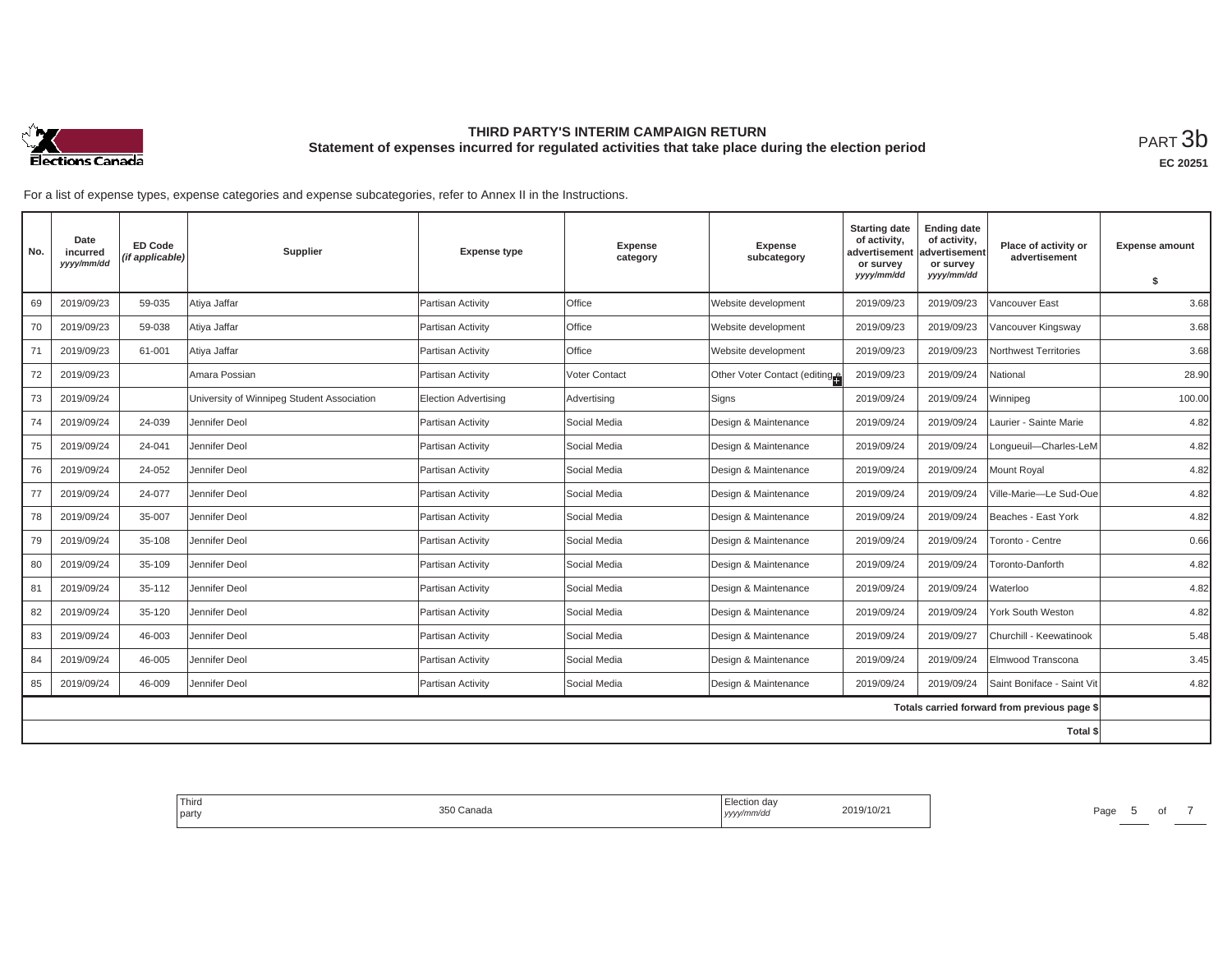

**EC 20251**

| No. | Date<br>incurred<br>yyyy/mm/dd | <b>ED Code</b><br>(if applicable) | Supplier                     | <b>Expense type</b>         | <b>Expense</b><br>category | <b>Expense</b><br>subcategory | <b>Starting date</b><br>of activity,<br>advertisement<br>or survey | <b>Ending date</b><br>of activity,<br>advertisement<br>or survey | Place of activity or<br>advertisement        | <b>Expense amount</b> |
|-----|--------------------------------|-----------------------------------|------------------------------|-----------------------------|----------------------------|-------------------------------|--------------------------------------------------------------------|------------------------------------------------------------------|----------------------------------------------|-----------------------|
|     |                                |                                   |                              |                             |                            |                               | yyyy/mm/dd                                                         | yyyy/mm/dd                                                       |                                              | \$                    |
| 86  | 2019/09/24                     | 46-014                            | Jennifer Deol                | Partisan Activity           | Social Media               | Design & Maintenance          | 2019/09/24                                                         | 2019/09/24                                                       | Winnipeg South Centre                        | 4.82                  |
| 87  | 2019/09/24                     | 59-019                            | Jennifer Deol                | Partisan Activity           | Social Media               | Design & Maintenance          | 2019/09/24                                                         | 2019/09/24                                                       | New Westminster - Burn                       | 4.82                  |
| 88  | 2019/09/24                     | 59-019                            | Jennifer Deol                | Partisan Activity           | Social Media               | Design & Maintenance          | 2019/09/24                                                         | 2019/09/24                                                       | Vancouver Granville                          | 4.82                  |
| 89  | 2019/09/24                     | 59-035                            | Atiya Jaffar                 | Partisan Activitv           | Voter Contact              | Other Voter Contact (Writing  | 2019/09/24                                                         | 2019/09/24                                                       | Vancouver East                               | 4.60                  |
| 90  | 2019/09/24                     | 59-035                            | Jennifer Deol                | Partisan Activity           | Social Media               | Design & Maintenance          | 2019/09/24                                                         | 2019/09/24                                                       | Vancouver East                               | 4.82                  |
| 91  | 2019/09/24                     | 59-038                            | Jennifer Deol                | Partisan Activity           | Social Media               | Design & Maintenance          | 2019/09/24                                                         | 2019/09/24                                                       | Vancouver Kingsway                           | 5.48                  |
| 92  | 2019/09/24                     | 61-001                            | Jennifer Deol                | Partisan Activity           | Social Media               | Design & Maintenance          | 2019/09/24                                                         | 2019/09/24                                                       | Northwest Territories                        | 4.82                  |
| 93  | 2019/09/24                     |                                   | Atiya Jaffar                 | Partisan Activity           | Voter Contact              | Other Voter Contact (Writing  | 2019/09/24                                                         | 2019/09/24                                                       | National                                     | 18.41                 |
| 94  | 2019/09/25                     |                                   | Katie Perfitt                | Election Advertising        | Advertising                | Signs                         | 2019/09/25                                                         | 2019/09/25                                                       | Ottawa                                       | 92.04                 |
| 95  | 2019/09/25                     |                                   | PowerShift: Young and Rising | Election Advertising        | Advertising                | Signs                         | 2019/09/25                                                         | 2019/09/27                                                       | Ottawa                                       | 80.00                 |
| 96  | 2019/09/25                     | 35-032                            | Jennifer Deol                | Partisan Activity           | Social Media               | Design & Maintenance          | 2019/09/25                                                         | 2019/09/25                                                       | Guelph                                       | 3.45                  |
| 97  | 2019/09/25                     | 35-045                            | Jennifer Deol                | Partisan Activity           | Social Media               | Design & Maintenance          | 2019/09/25                                                         | 2019/09/25                                                       | Kitchener Centre                             | 3.45                  |
| 98  | 2019/09/25                     |                                   | Amara Possian                | Partisan Activity           | <b>Voter Contact</b>       | Other Voter Contact (training | 2019/09/25                                                         | 2019/09/25                                                       | National                                     | 57.79                 |
| 99  | 2019/09/25                     |                                   | Atiya Jaffar                 | Partisan Activity           | Voter Contact              | Other Voter Contact (Preparin | 2019/09/25                                                         | 2019/09/25                                                       | National                                     | 23.01                 |
| 100 | 2019/09/26                     |                                   | Emma Jackson                 | Election Advertising        | Advertising                | Signs                         | 2019/09/26                                                         | 2019/09/26                                                       | Edmonton                                     | 138.32                |
| 101 | 2019/09/26                     |                                   | Jennifer Deol                | Election Advertising        | Advertising                | Social media                  | 2019/09/26                                                         | 2019/09/30                                                       | National                                     | 350.00                |
| 102 | 2019/09/26                     |                                   | Jennifer Deol                | <b>Election Advertising</b> | Advertising                | Social Media                  | 2019/09/26                                                         | 2019/09/30                                                       | National                                     | 20.76                 |
|     |                                |                                   |                              |                             |                            |                               |                                                                    |                                                                  | Totals carried forward from previous page \$ |                       |
|     |                                |                                   |                              |                             |                            |                               |                                                                    |                                                                  | Total \$                                     |                       |

| Third<br>party | 350 Canada | Election day<br>.<br>  yyyy/mm/dd | 2019/10/21 | Page<br>. . |  |
|----------------|------------|-----------------------------------|------------|-------------|--|
|                |            |                                   |            |             |  |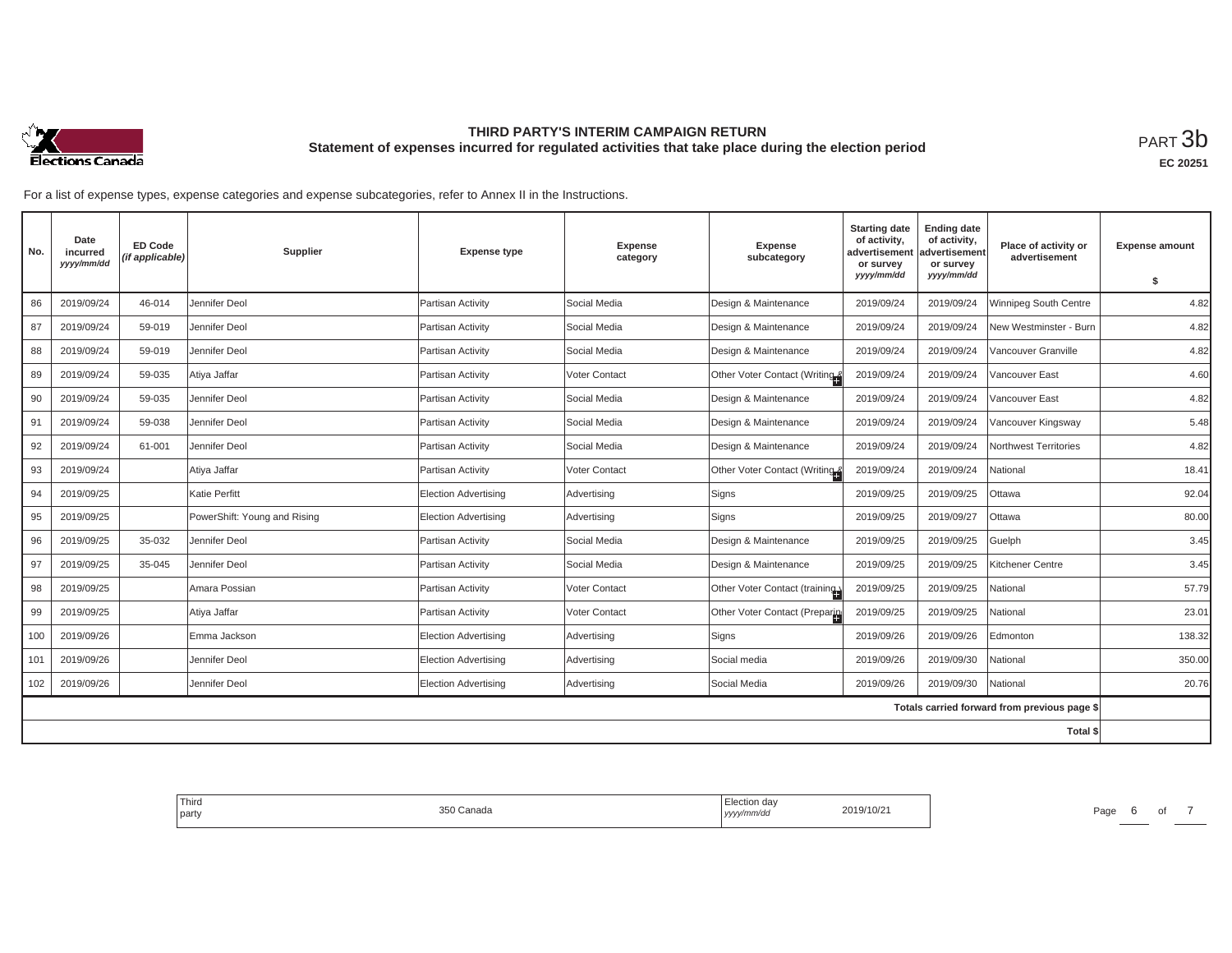

**EC 20251**

For a list of expense types, expense categories and expense subcategories, refer to Annex II in the Instructions.

| No. | Date<br>incurred<br>yyyy/mm/dd | <b>ED Code</b><br>(if applicable) | Supplier                                     | <b>Expense type</b>         | Expense<br>category | <b>Expense</b><br>subcategory  | <b>Starting date</b><br>of activity,<br>advertisement<br>or survey<br>yyyy/mm/dd | <b>Ending date</b><br>of activity,<br>advertisement<br>or survey<br>yyyy/mm/dd | Place of activity or<br>advertisement        | <b>Expense amount</b><br>\$ |
|-----|--------------------------------|-----------------------------------|----------------------------------------------|-----------------------------|---------------------|--------------------------------|----------------------------------------------------------------------------------|--------------------------------------------------------------------------------|----------------------------------------------|-----------------------------|
| 103 | 2019/09/26                     |                                   | Emma Jackson                                 | Partisan Activity           | Voter Contact       | Other Voter Contact (training) | 2019/09/26                                                                       | 2019/09/26                                                                     | National                                     | 69.16                       |
| 104 | 2019/09/27                     |                                   | Viosana Shkurti Studio                       | <b>Election Advertising</b> | Advertising         | Production Costs (Photograph   | 2019/09/27                                                                       | 2019/09/27                                                                     | Montreal                                     | 315.00                      |
| 105 | 2019/09/27                     |                                   | Abdul Y Malik Photography                    | <b>Election Advertising</b> | Advertising         | Production Costs (Photograph   | 2019/09/27                                                                       | 2019/09/27                                                                     | Edmonton                                     | 200.00                      |
| 106 | 2019/09/27                     |                                   | Desiree Wallace -- Pro Libertate Photography | <b>Election Advertising</b> | Advertising         | Production Costs (Photograph   | 2019/09/27                                                                       | 2019/09/27                                                                     | Vancouver                                    | 300.00                      |
| 107 | 2019/09/27                     |                                   | Allan Lisner                                 | <b>Election Advertising</b> | Advertising         | Production Costs (Photograph   | 2019/09/27                                                                       | 2019/09/27                                                                     | Toronto                                      | 300.00                      |
| 108 | 2019/09/27                     |                                   | Nhattan Nguyen Photography Services          | <b>Election Advertising</b> | Advertising         | Production Costs (Photograph   | 2019/09/27                                                                       | 2019/09/27                                                                     | Ottawa                                       | 200.00                      |
| 109 | 2019/09/27                     |                                   | Cameron Cannon                               | <b>Election Advertising</b> | Advertising         | Production Costs (Photograph   | 2019/09/27                                                                       | 2019/09/27                                                                     | Winniprg                                     | 200.00                      |
| 110 | 2019/09/27                     | 35-035                            | Jennifer Deol                                | Partisan Activity           | Social Media        | Design & Maintenance           | 2019/09/27                                                                       | 2019/09/27                                                                     | Hamilton - Centre                            | 0.66                        |
| 111 | 2019/09/27                     | 35-081                            | Amara Possian                                | Partisan Activity           | Social Media        | Design & Maintenance           | 2019/09/27                                                                       | 2019/09/27                                                                     | Parkdale - High Park                         | 5.78                        |
| 112 | 2019/09/27                     | 35-101                            | Amara Possian                                | Partisan Activity           | Social Media        | Design & Maintenance           | 2019/09/27                                                                       | 2019/09/27                                                                     | Spadina Fort York                            | 5.78                        |
| 113 | 2019/09/27                     | 35-108                            | Amara Possian                                | Partisan Activity           | Social Media        | Design & Maintenance           | 2019/09/27                                                                       | 2019/09/27                                                                     | <b>Toronto Centre</b>                        | 5.78                        |
| 114 | 2019/09/27                     | 35-118                            | Amara Possian                                | Partisan Activity           | Social Media        | Design & Maintenance           | 2019/09/27                                                                       | 2019/09/27                                                                     | York Centre                                  | 5.78                        |
|     |                                |                                   |                                              |                             |                     |                                |                                                                                  |                                                                                |                                              |                             |
|     |                                |                                   |                                              |                             |                     |                                |                                                                                  |                                                                                |                                              |                             |
|     |                                |                                   |                                              |                             |                     |                                |                                                                                  |                                                                                |                                              |                             |
|     |                                |                                   |                                              |                             |                     |                                |                                                                                  |                                                                                |                                              |                             |
|     |                                |                                   |                                              |                             |                     |                                |                                                                                  |                                                                                |                                              |                             |
|     |                                |                                   |                                              |                             |                     |                                |                                                                                  |                                                                                | Totals carried forward from previous page \$ |                             |
|     |                                |                                   |                                              |                             |                     |                                |                                                                                  |                                                                                | Total \$                                     | 8,433.77                    |

Third party 350 Canada Election day *yyyy/mm/dd* 2019/10/21 Page <sup>7</sup> of <sup>7</sup>